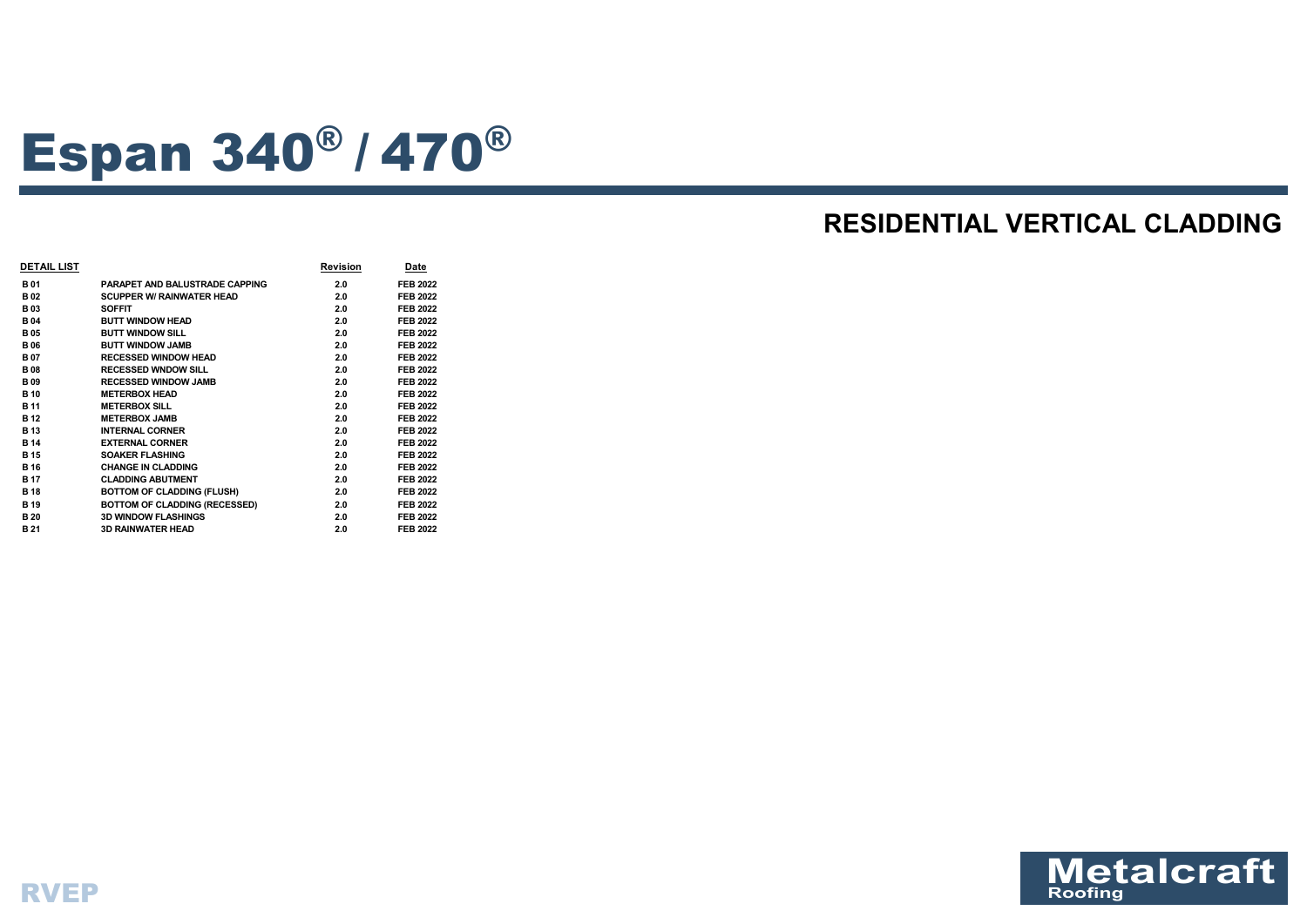

| <b>LUTION</b> AS PER MRM CODE OF PRACTICE |                                                                                      |  |  |  |
|-------------------------------------------|--------------------------------------------------------------------------------------|--|--|--|
|                                           | <b>CATEGORY B</b>                                                                    |  |  |  |
|                                           | 1. EXPOSED (HIGHER RISK) & WIND LOAD EXCEEDS 1.5 kPa.<br>2. ROOF PITCH $<10^{\circ}$ |  |  |  |
| DOWN FACE - SMOOTH)                       | MIN. 75mm (VERTICALLY DOWN FACE - SMOOTH)                                            |  |  |  |
| DOWN FACE - PROFILED)                     | MIN. 100mm (VERTICALLY DOWN FACE - PROFILED)                                         |  |  |  |

- **CATEGORY A**
- 1. NORMAL EXPOSURE 2. ROOF PITCH >10°
- MIN. 50mm (VERTICALLY MIN. 75mm (VERTICALLY Z

| <b>SITUATION 2</b><br><b>SITUATION 3</b>                                                                                                                                                                 |  |
|----------------------------------------------------------------------------------------------------------------------------------------------------------------------------------------------------------|--|
| 1. FOR ALL ROOF PITCHES IN EXTRA<br>IND ZONES.<br>1. ALL ROOF PITCHES IN VERY HIGH<br>ገ°<br><b>HIGH WIND ZONES</b><br>WIND ZONE<br>2. LOW, MEDIUM, HIGH WIND ZONES<br>WHERE ROOF PITCH $\leq 10^{\circ}$ |  |
| MIN. 90mm<br>MIN. 70mm                                                                                                                                                                                   |  |

#### **ACCEPTABLE SOL**

**SITUATION 1**

ZMIN. 50mm

#### **ALTERNATIVE SOL**

1. LOW, MEDIUM, HIGH WIND ZONES, WHERE ROOF PITCH ≥ 10°

Roofing<br>Roofing as a single for simplic the support of the support of the designer should consult bit in the MRM<br>Roofing the stapport of the support of the support of the support of the support of the designer should consu



#### 2.0 PARAPET AND BALUSTRADE CAPPING **RESIDENTIAL VERTICAL CLADDING**

Date FEB 2022 **B** Scale 1 : 2 **B** Sheet

Scale **1** : 2

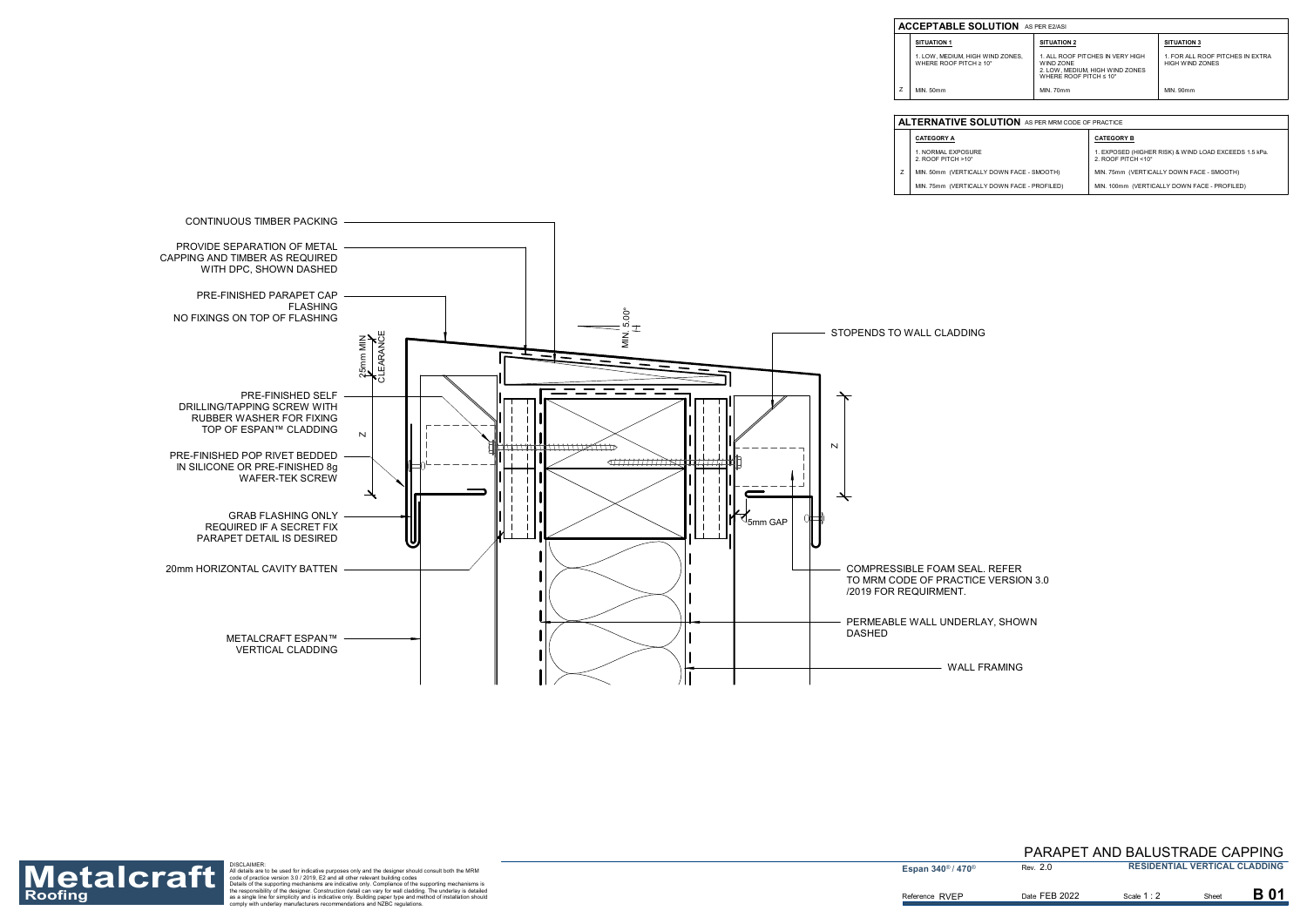



Reference RVEP



Roofing<br>Roofing as a single for simplic the separation detail are to be used for indicative purposes only and the designer should consult both the MRM<br>
Materials are to be used for indicative purposes only and the designer

**Espan 340<sup>®</sup> / 470<sup>®</sup>** 

2.0

Date FEB 2022 **B** Scale 1 : 2 **B** Sheet

Scale 1 : 2

**B02** 

#### SCUPPER W/ RAINWATER HEAD **RESIDENTIAL VERTICAL CLADDING**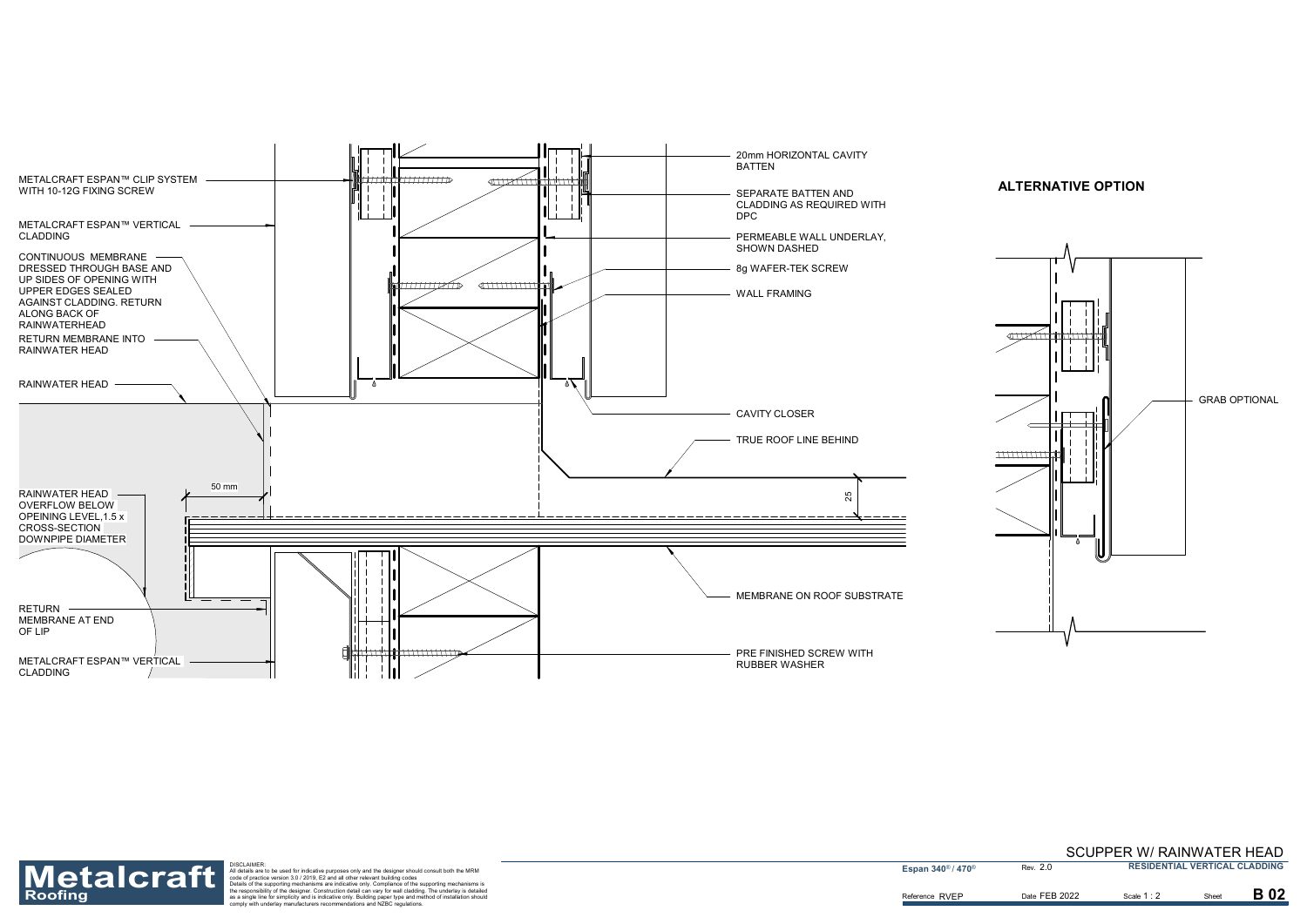



Reference RVEP



Roofing<br>Roofing as a single for simplic the separation detail are to be used for indicative purposes only and the designer should consult both the MRM<br>
Materials are to be used for indicative purposes only and the designer

**Espan 340<sup>®</sup> / 470<sup>®</sup>** 

2.0

Date FEB 2022 **B** Scale 1 : 2 **B** Sheet

Scale **1** : 2

**B03** 

SOFFIT **RESIDENTIAL VERTICAL CLADDING**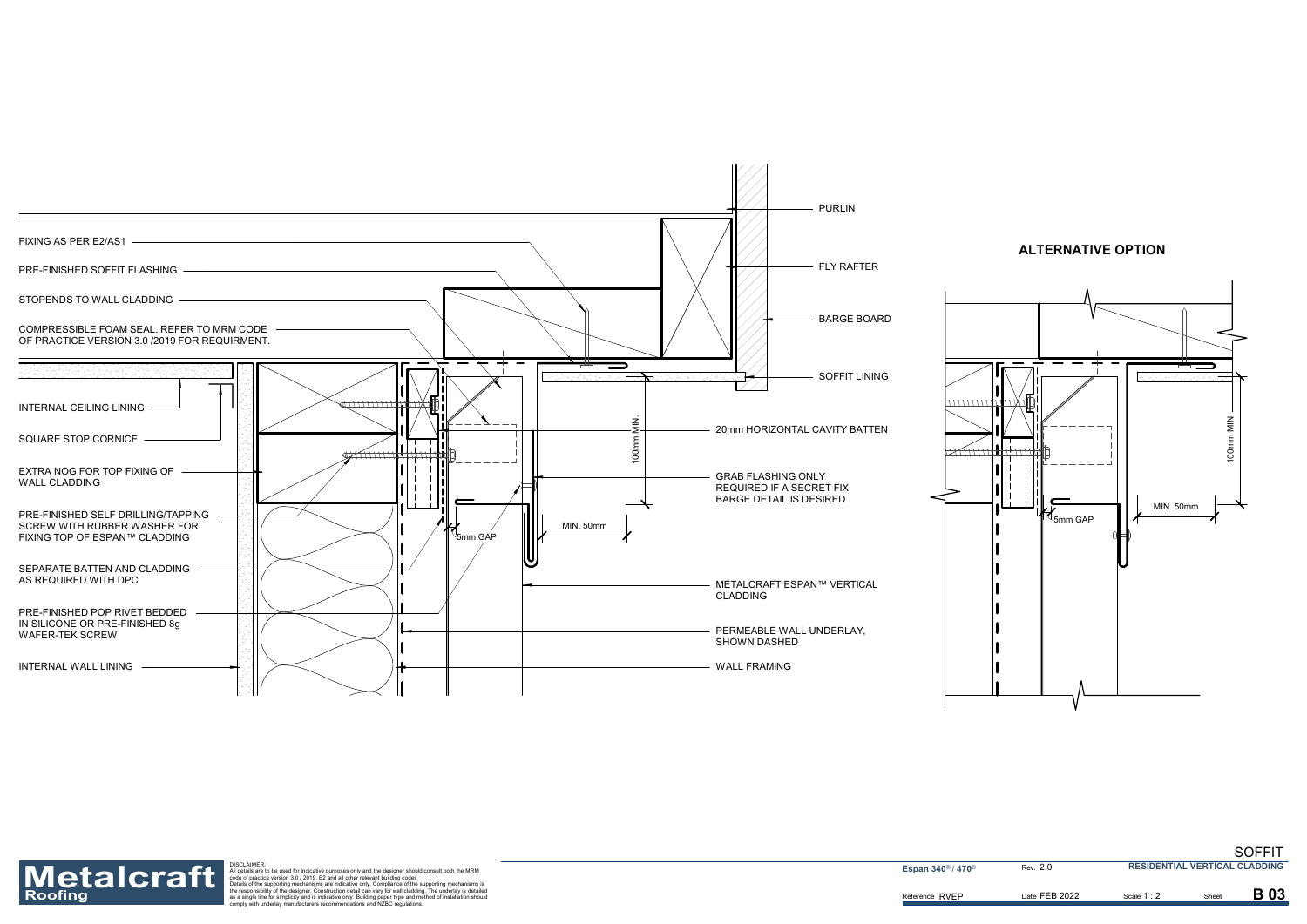



Reference RVEP



Roofing<br>Roofing as a single for simplic the separation detail are to be used for indicative purposes only and the designer should consult both the MRM<br>
Materials are to be used for indicative purposes only and the designer

**Espan 340<sup>®</sup> / 470<sup>®</sup>** 

2.0

Date FEB 2022 **B** Scale 1 : 2 **B** Sheet

Scale **1** : 2

**B04** 

#### BUTT WINDOW HEAD **RESIDENTIAL VERTICAL CLADDING**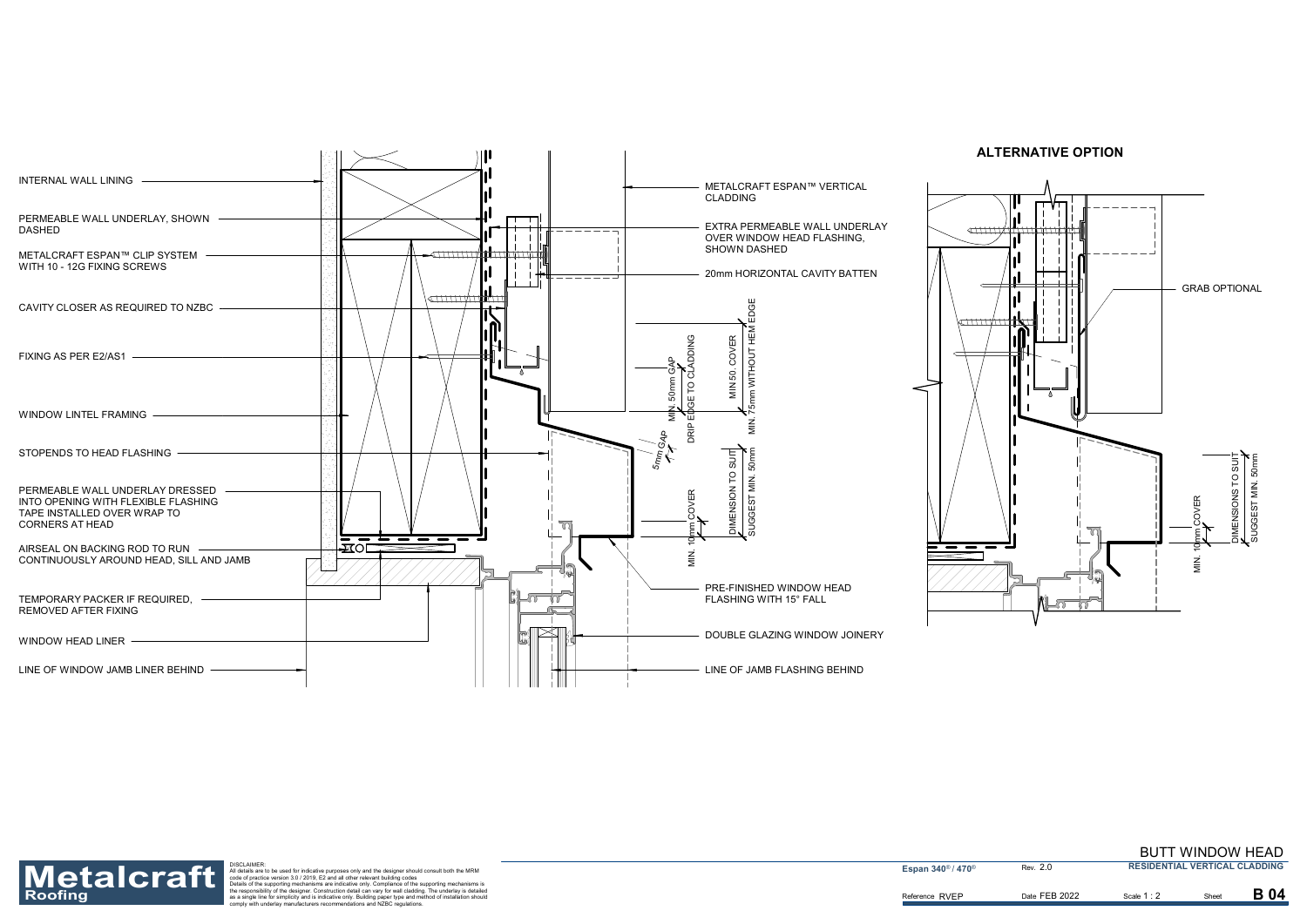



Reference RVEP



Roofing<br>Roofing as a single for simplic the separation detail are to be used for indicative purposes only and the designer should consult both the MRM<br>
Materials are to be used for indicative purposes only and the designer

**Espan 340<sup>®</sup> / 470<sup>®</sup>** 

2.0

Date FEB 2022 **B** Scale 1 : 2 **B** Sheet

Scale **1** : 2

**B** 05

#### BUTT WINDOW SILL **RESIDENTIAL VERTICAL CLADDING**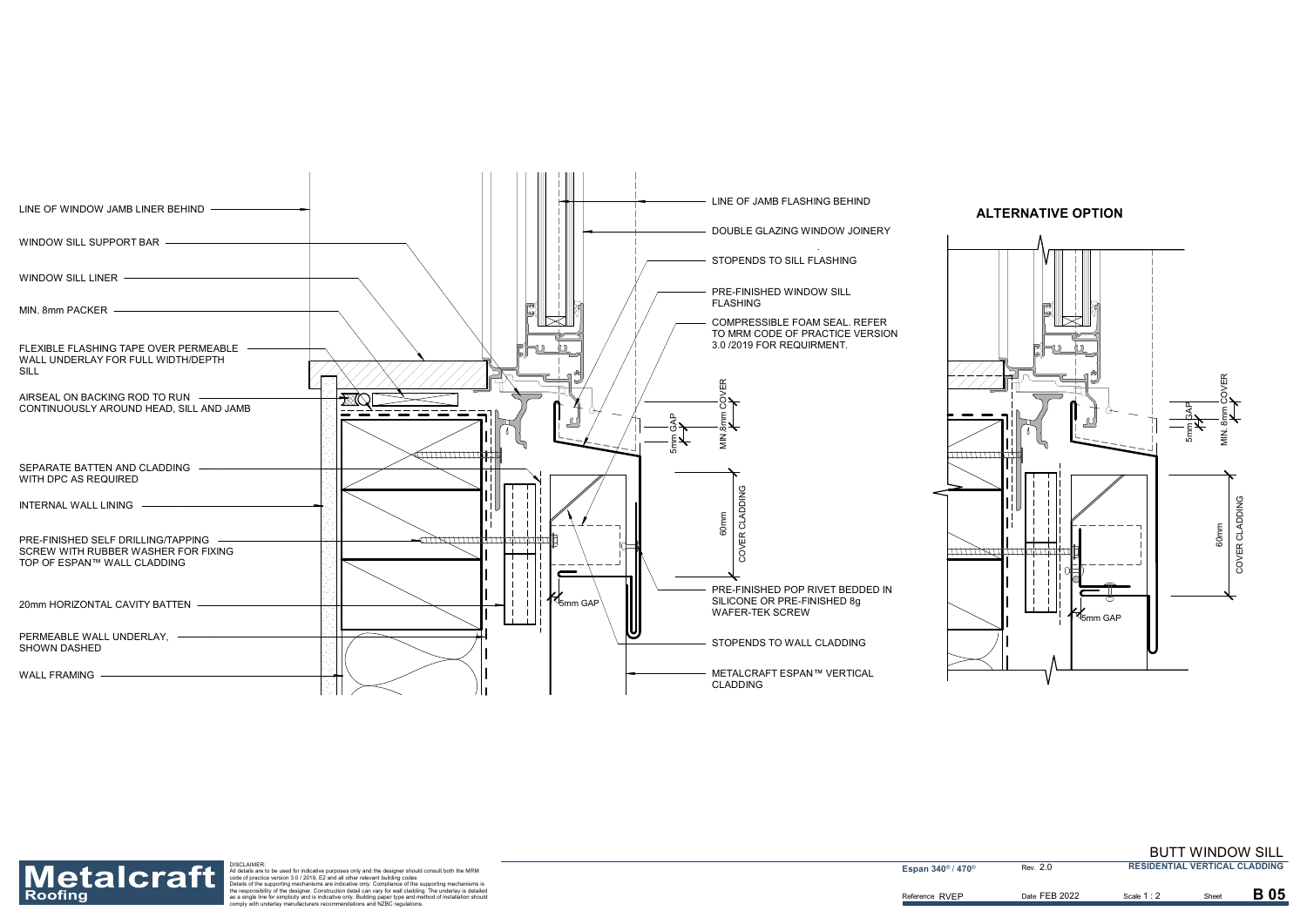DOUBLE GLAZING WINDOW JOINERY

LINE OF WINDOW SILL LINER BELOW

AIRSEAL ON BACKING ROD TO RUN CONTINUOUSLY AROUND

DEPENDING ON ESPAN LAYOUT FLASHING MAY BE REQUIRED TO PROVIDE A SECONDARY LINE OF



LINE OF HEAD FLASHING ABOVE

PRE-FINISHED WINDOW JAMB

LINE OF SILL FLASHING BELOW

LINE OF HEAD FLASHING ABOVE

Reference RVEP

![](_page_6_Picture_1.jpeg)

Roofing<br>Roofing as a single for simplic the separation detail are to be used for indicative purposes only and the designer should consult both the MRM<br>
Materials are to be used for indicative purposes only and the designer

**Espan 340<sup>®</sup> / 470<sup>®</sup>** 

2.0

## BUTT WINDOW JAMB

**RESIDENTIAL VERTICAL CLADDING**

Date FEB 2022 **B** Scale 1: 2 **B** Sheet

Scale **1** : 2

**B** 06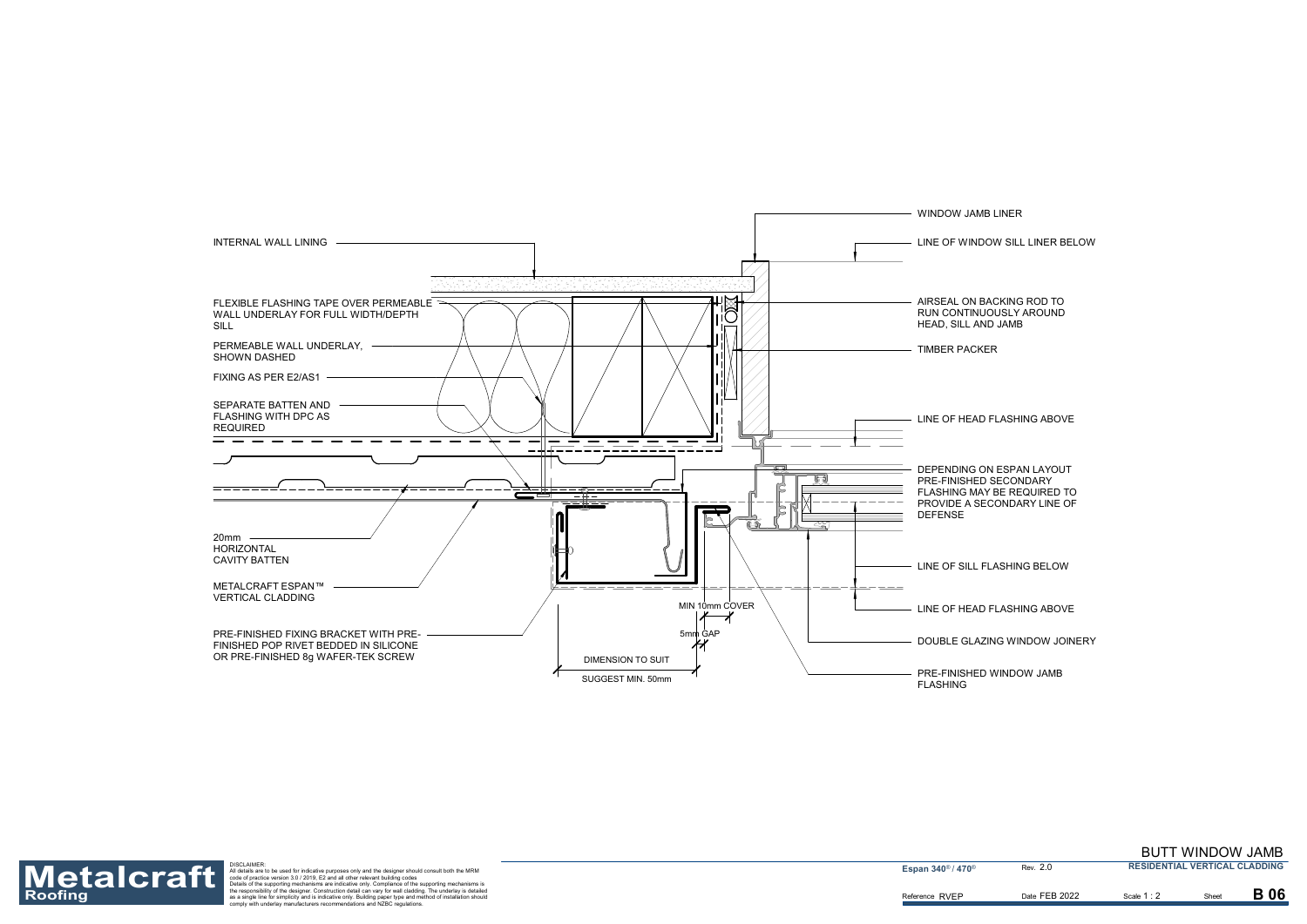![](_page_7_Figure_0.jpeg)

![](_page_7_Figure_5.jpeg)

Reference RVEP

![](_page_7_Picture_1.jpeg)

Roofing<br>Roofing as a single for simplic the separation detail are to be used for indicative purposes only and the designer should consult both the MRM<br>
Materials are to be used for indicative purposes only and the designer

**Espan 340<sup>®</sup> / 470<sup>®</sup>** 

2.0

Date FEB 2022 **B** Scale 1 : 2 **B** Sheet

Scale **1** : 2

**B** 07

RECESSED WINDOW HEAD **RESIDENTIAL VERTICAL CLADDING**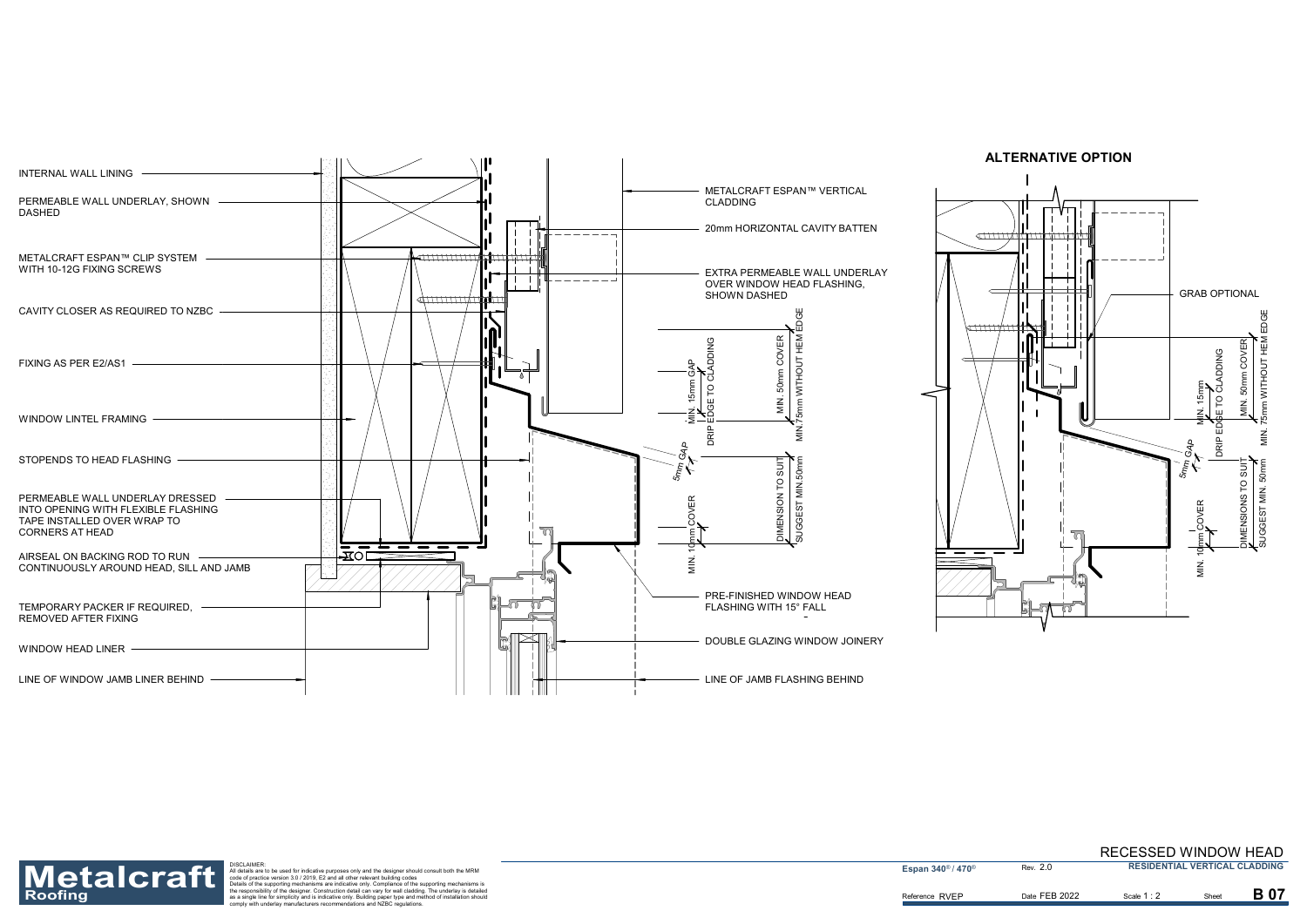MIN. 8mm PACKER

![](_page_8_Figure_0.jpeg)

SILL

Roofing<br>Roofing as a single for simplic the separation detail are to be used for indicative purposes only and the designer should consult both the MRM<br>
Materials are to be used for indicative purposes only and the designer

**Espan 340<sup>®</sup> / 470<sup>®</sup>** 

CLADDING

SHOWN DASHED

WALL FRAMING -

![](_page_8_Figure_6.jpeg)

#### **ALTERNATIVE OPTION**

Reference RVEP

![](_page_8_Picture_1.jpeg)

2.0

Date FEB 2022 **B** Scale 1: 2 **B** Sheet

Scale **1** : 2

**B** 08

#### RECESSED WNDOW SILL **RESIDENTIAL VERTICAL CLADDING**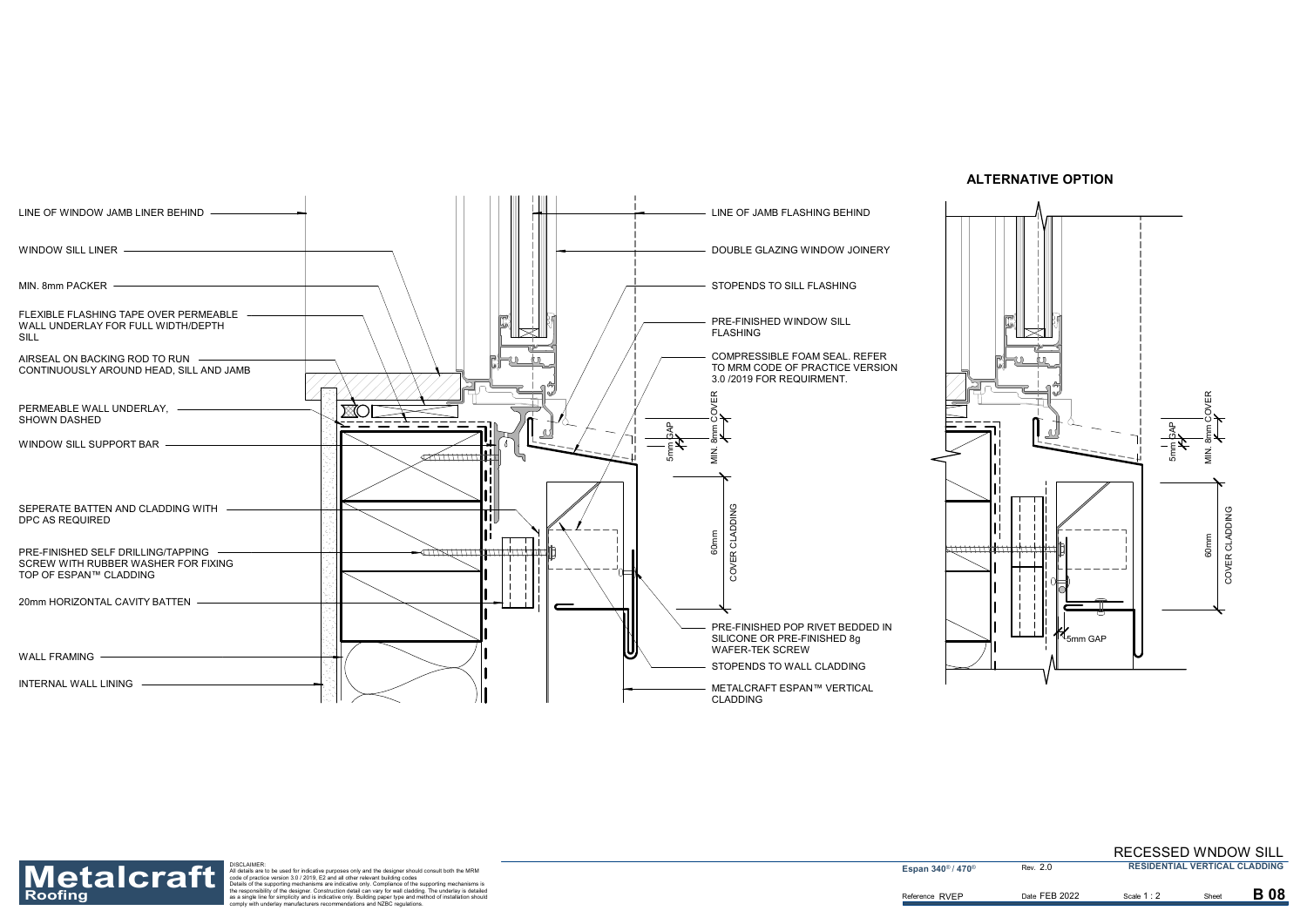![](_page_9_Figure_0.jpeg)

DOUBLE GLAZING WINDOW JOINERY

LINE OF WINDOW SILL LINER BELOW

DEPENDING ON ESPAN LAYOUT FLASHING MAY BE REQUIRED TO PROVIDE A SECONDARY LINE OF

LINE OF HEAD FLASHING ABOVE

LINE OF HEAD FLASHING ABOVE

Reference RVEP

![](_page_9_Picture_1.jpeg)

Roofing<br>Roofing as a single for simplic the separation detail are to be used for indicative purposes only and the designer should consult both the MRM<br>
Materials are to be used for indicative purposes only and the designer

**Espan 340<sup>®</sup> / 470<sup>®</sup>** 

2.0

Scale **1** : 2

**B** 09

Date FEB 2022 **B** Scale 1 : 2 **B** Sheet

#### RECESSED WINDOW JAMB **RESIDENTIAL VERTICAL CLADDING**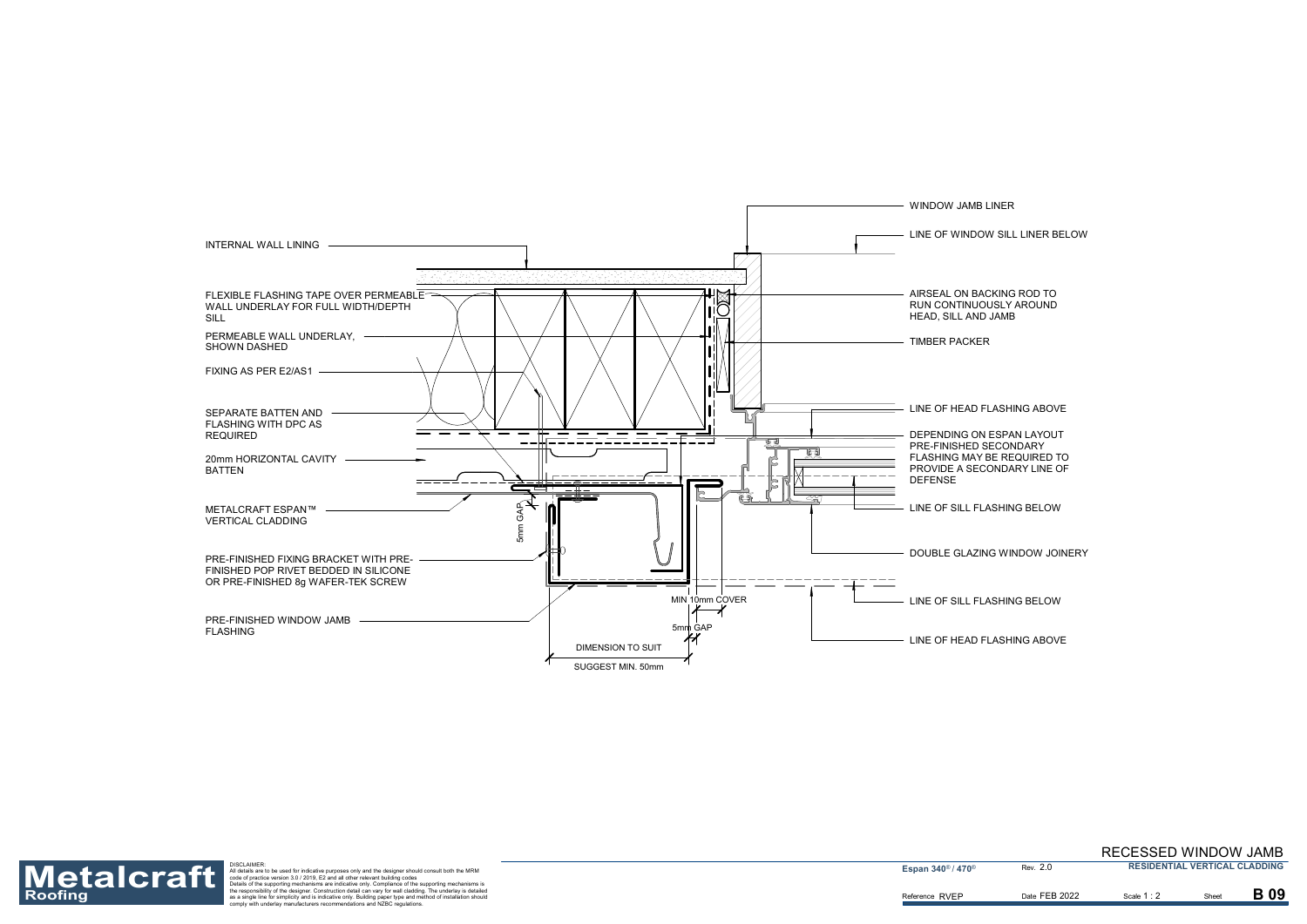![](_page_10_Figure_0.jpeg)

⌒ా

![](_page_10_Picture_1.jpeg)

Roofing<br>Roofing as a single for simplic the separation detail are to be used for indicative purposes only and the designer should consult both the MRM<br>
Materials are to be used for indicative purposes only and the designer

**Espan 340<sup>®</sup> / 470<sup>®</sup>** 

2.0

METERBOX HEAD

**RESIDENTIAL VERTICAL CLADDING**

Scale **1** : 2 Date FEB 2022 **B** Scale 1 : 2 **B** Sheet

**B** 10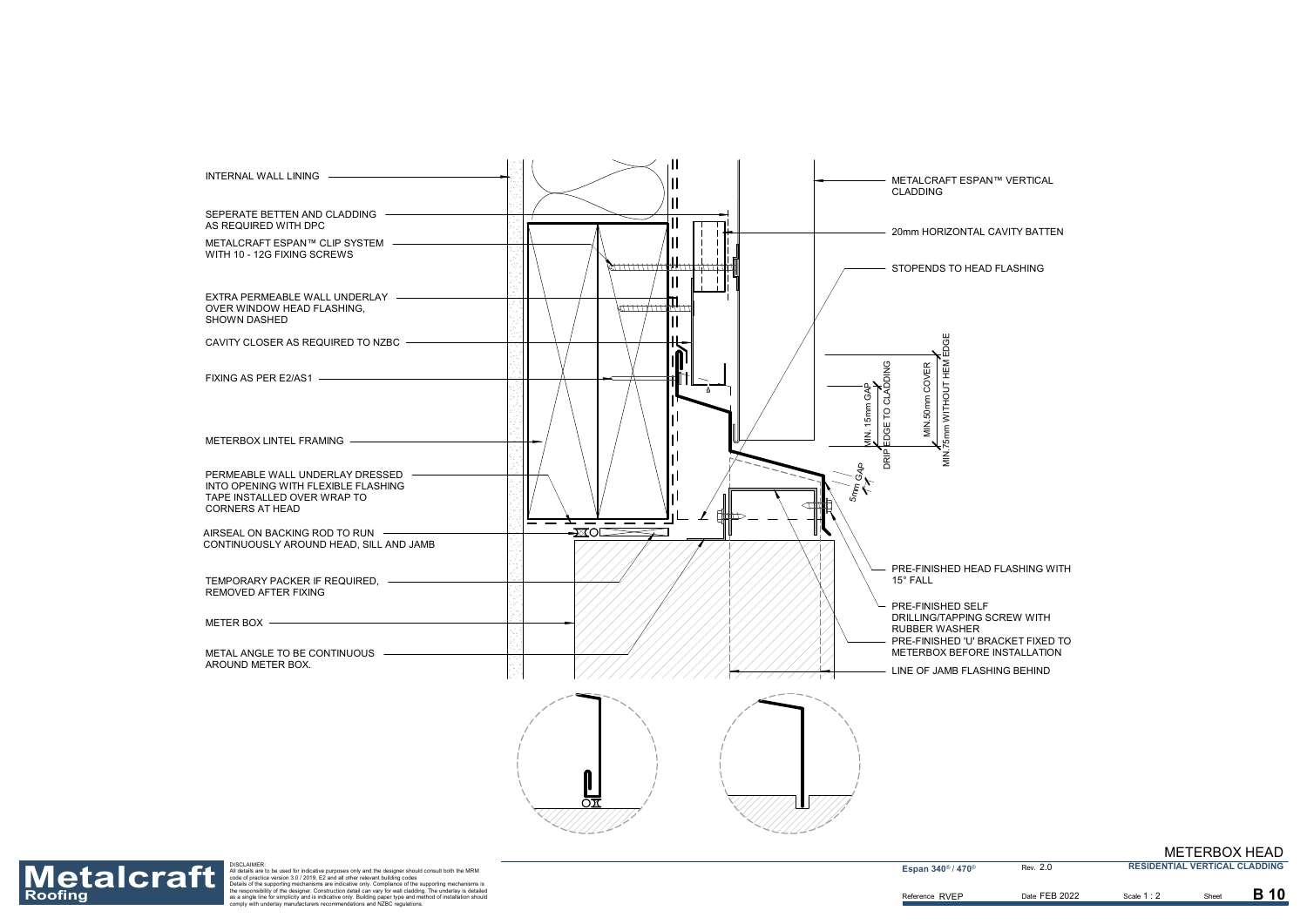![](_page_11_Figure_0.jpeg)

![](_page_11_Figure_6.jpeg)

Reference RVEP

![](_page_11_Picture_1.jpeg)

Roofing<br>Roofing as a single for simplic the separation detail are to be used for indicative purposes only and the designer should consult both the MRM<br>
Materials are to be used for indicative purposes only and the designer

**Espan 340<sup>®</sup> / 470<sup>®</sup>** 

2.0

Date FEB 2022 Scale 1:2 Sheet

Scale **1** : **2** 

B 11

METERBOX SILL **RESIDENTIAL VERTICAL CLADDING**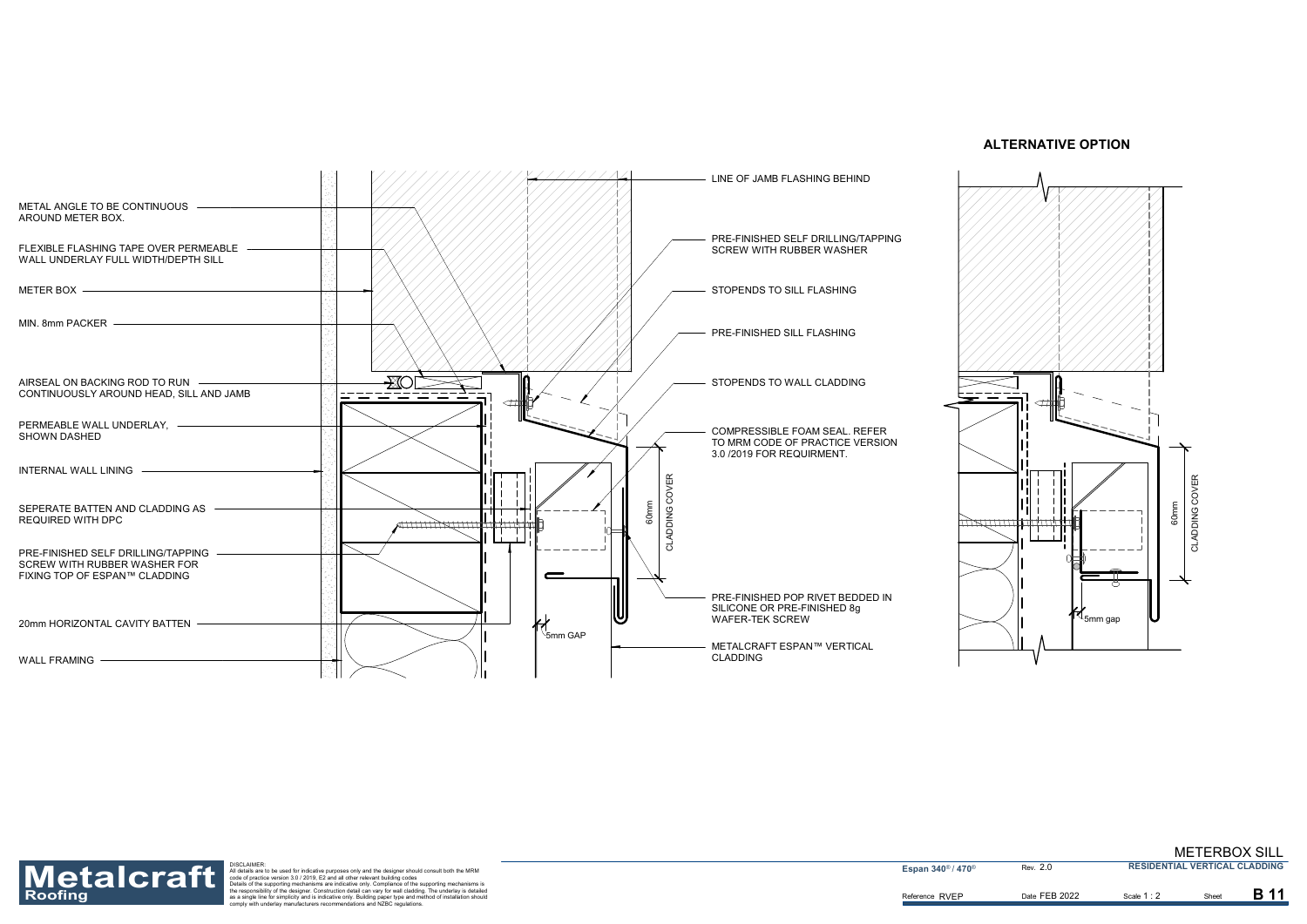LINE OF SILL FLASHING BELOW

LINE OF HEAD FLASHING ABOVE

![](_page_12_Figure_0.jpeg)

METAL ANGLE TO BE CONTINUOUS AROUND METER BOX.

AIRSEAL ON BACKING ROD TO RUN CONTINUOUSLY AROUND HEAD, SILL AND JAMB

LINE OF HEAD FLASHING ABOVE

20mm HORIZONTAL CAVITY BATTEN

PRE-FINISHED POP RIVET BEDDED IN SILICONE OR PRE-FINISHED 8g WAFER-TEK SCREW

DEPENDING ON ESPAN LAYOUT PRE-FINISHED SECONDARY FLASHING MAY BE REQUIRED TO PROVIDE A SECONDARY LINE OF DEFENSE

Reference RVEP

![](_page_12_Picture_1.jpeg)

Roofing<br>Roofing as a single for simplic the separation detail are to be used for indicative purposes only and the designer should consult both the MRM<br>
Materials are to be used for indicative purposes only and the designer

**Espan 340<sup>®</sup> / 470<sup>®</sup>** 

2.0

Scale **1** : 2

**B** 12

Date FEB 2022 **B** Scale 1: 2 **B** Sheet

METERBOX JAMB **RESIDENTIAL VERTICAL CLADDING**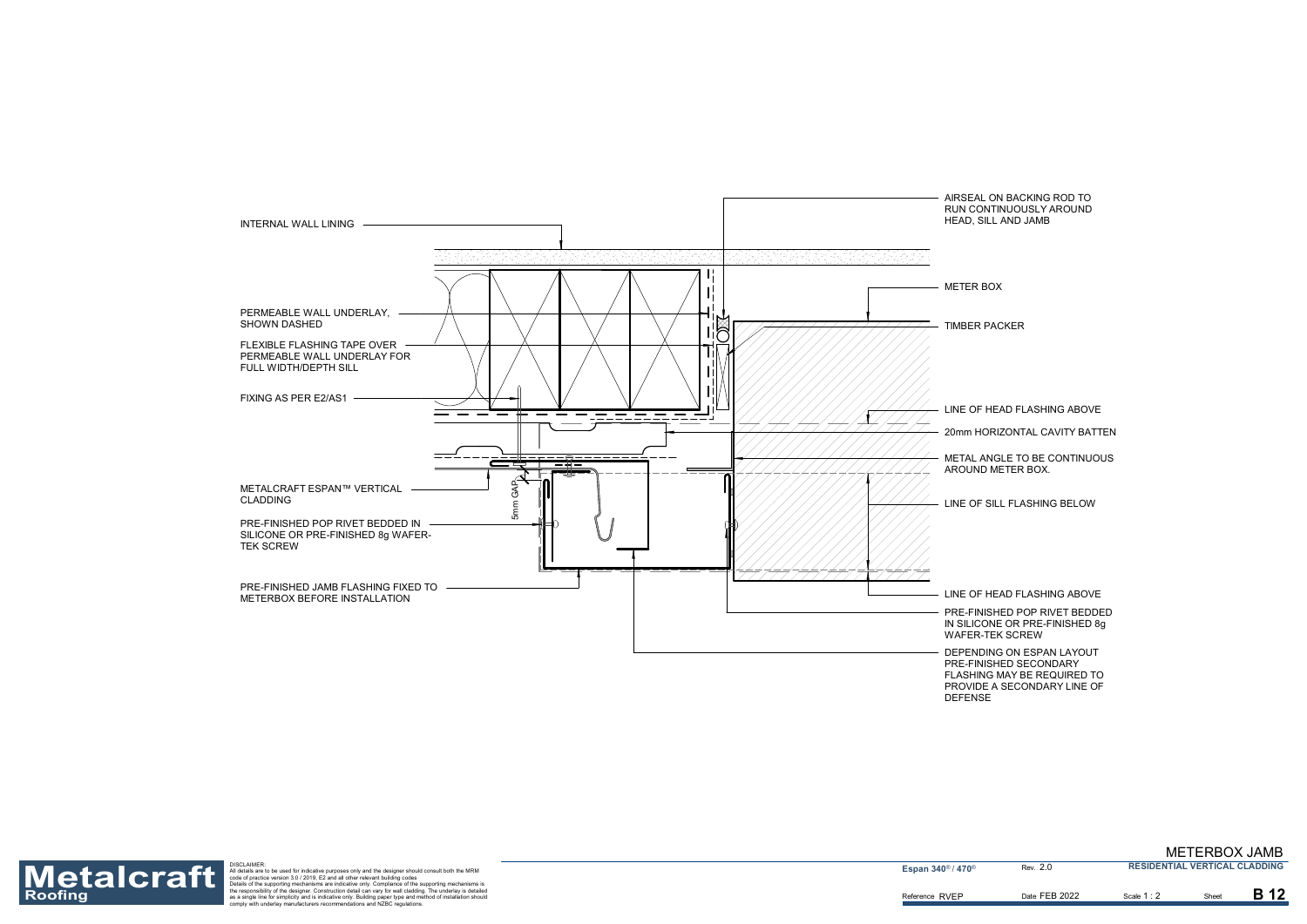METALCRAFT ESPAN™ VERTICAL CLADDING

20mm HORIZONTAL CAVITY BATTEN

INTERNAL WALL LINING

PERMEABLE WALL UNDERLAY, SHOWN DASHED

WALL FRAMING

PRE-FINISHED SECONDARY FLASHING

SEPERATE BATTEN AND CLADDING WITH DPC AS REQUIRED

![](_page_13_Figure_0.jpeg)

Reference RVEP

![](_page_13_Picture_1.jpeg)

Roofing<br>Roofing as a single for simplic the separation detail are to be used for indicative purposes only and the designer should consult both the MRM<br>
Materials are to be used for indicative purposes only and the designer

**Espan 340<sup>®</sup> / 470<sup>®</sup>** 

1 : 2

**B** 13

2.0

### INTERNAL CORNER

**RESIDENTIAL VERTICAL CLADDING**

Date FEB 2022 **B** Scale 1 : 2 **B** Sheet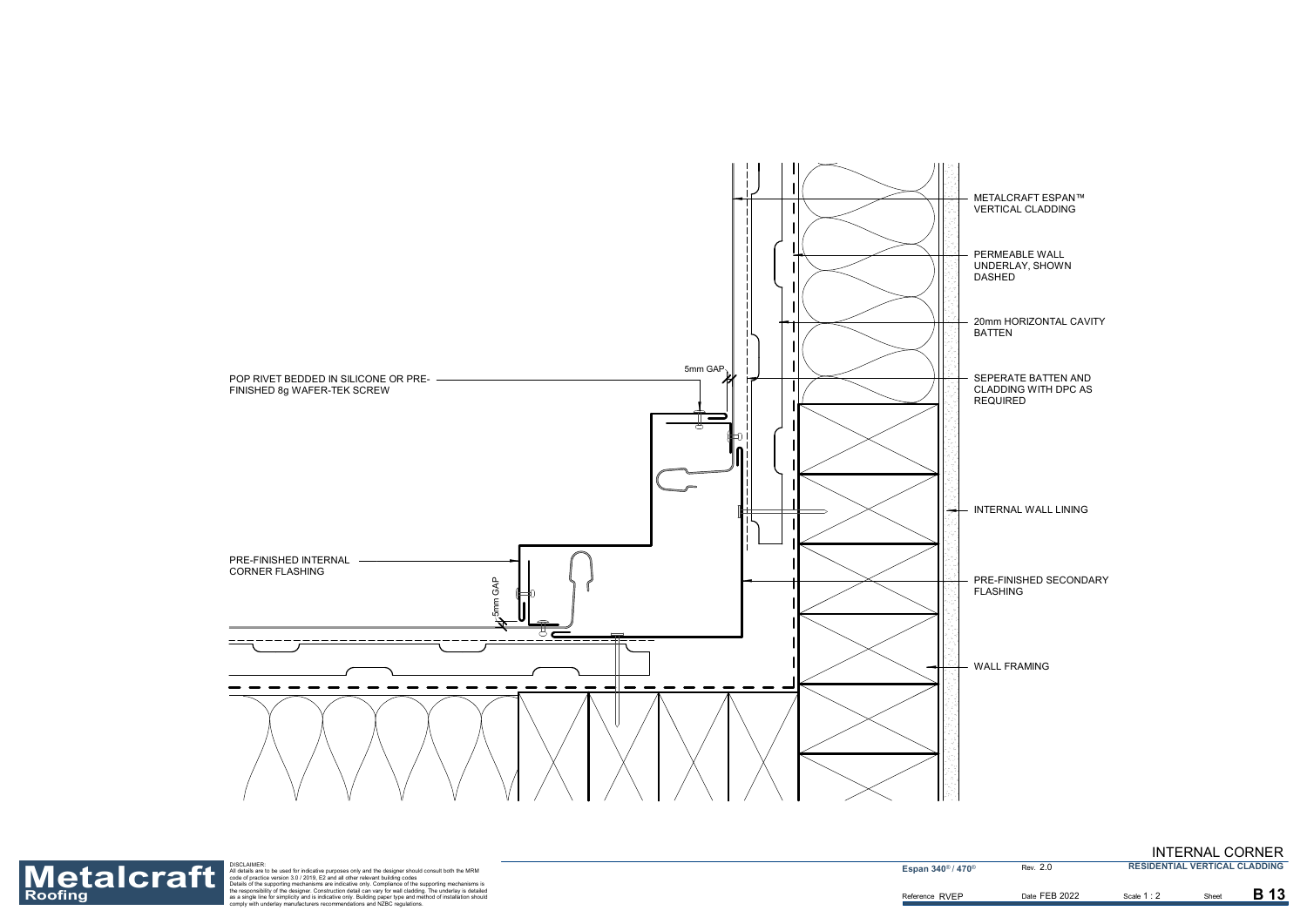20mm HORIZONTAL CAVITY BATTEN

METALCRAFT ESPAN™ VERTICAL CLADDING

PRE-FINISHED EXTERNAL CORNER FLASHING

FLASHING

![](_page_14_Figure_0.jpeg)

POP RIVET BEDDED IN SILICONE OR PRE-FINISHED 8g WAFER-TEK SCREW

SEPERATE BATTEN AND CLADDING WITH DPC AS REQUIRED

Reference RVEP

![](_page_14_Picture_1.jpeg)

Roofing<br>Roofing as a single for simplic the separation detail are to be used for indicative purposes only and the designer should consult both the MRM<br>
Materials are to be used for indicative purposes only and the designer

**Espan 340<sup>®</sup> / 470<sup>®</sup>** 

1 : 2

**B** 14

2.0

Date FEB 2022 **B** Scale 1 : 2 **B** Sheet

EXTERNAL CORNER **RESIDENTIAL VERTICAL CLADDING**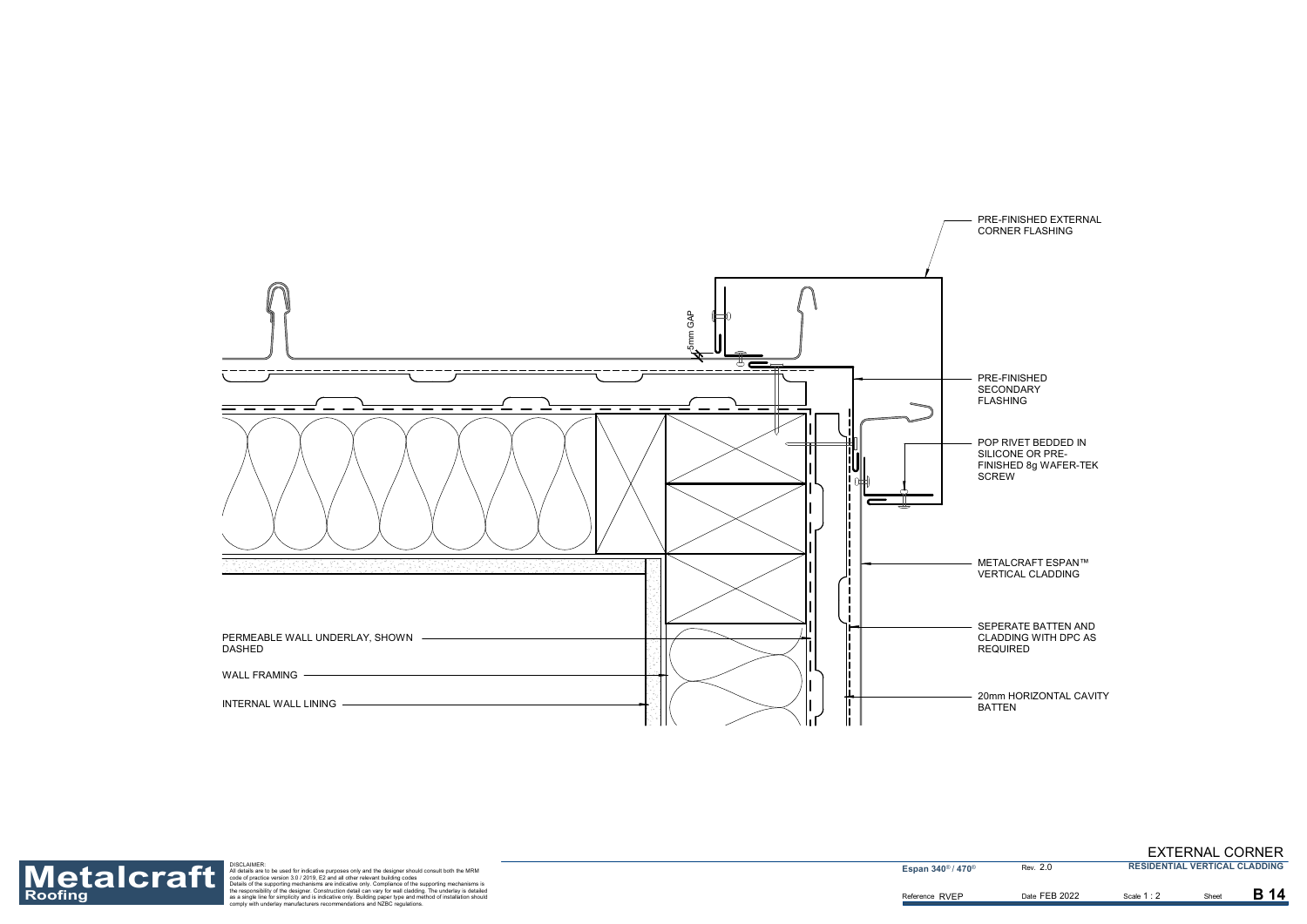METALCRAFT ESPAN™ VERTICAL CLADDING

PRE-FINISHED FLAT HEAD WAFER-TEK SCREW WITH EPDM

![](_page_15_Figure_0.jpeg)

20mm HORIZONTAL CAVITY

Reference RVEP

![](_page_15_Picture_1.jpeg)

Roofing<br>Roofing as a single for simplic the separation detail are to be used for indicative purposes only and the designer should consult both the MRM<br>
Materials are to be used for indicative purposes only and the designer

**Espan 340<sup>®</sup> / 470<sup>®</sup>** 

2.0

## SOAKER FLASHING

**RESIDENTIAL VERTICAL CLADDING**

Date FEB 2022 **B** Scale 1 : 2 **B** Sheet

Scale **1** : 2

**B** 15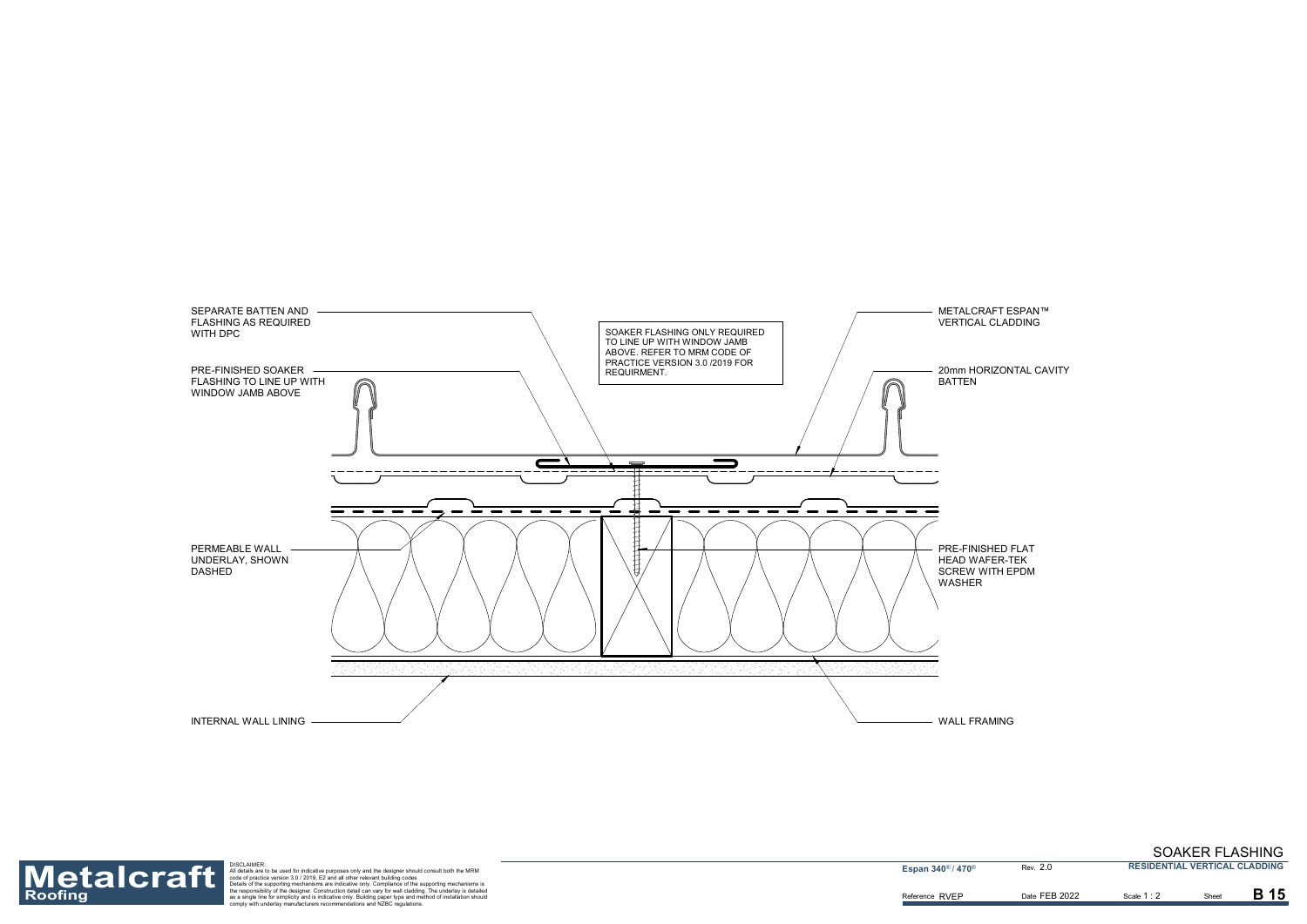![](_page_16_Figure_0.jpeg)

INTERNAL WALL LINING

Reference RVEP

![](_page_16_Picture_2.jpeg)

Roofing<br>Roofing as a single for simplic the separation detail are to be used for indicative purposes only and the designer should consult both the MRM<br>
Materials are to be used for indicative purposes only and the designer

**Espan 340<sup>®</sup> / 470<sup>®</sup>** 

1 : 2

**B** 16

2.0

Date FEB 2022 **B** Scale 1 : 2 **B** Sheet

#### CHANGE IN CLADDING **RESIDENTIAL VERTICAL CLADDING**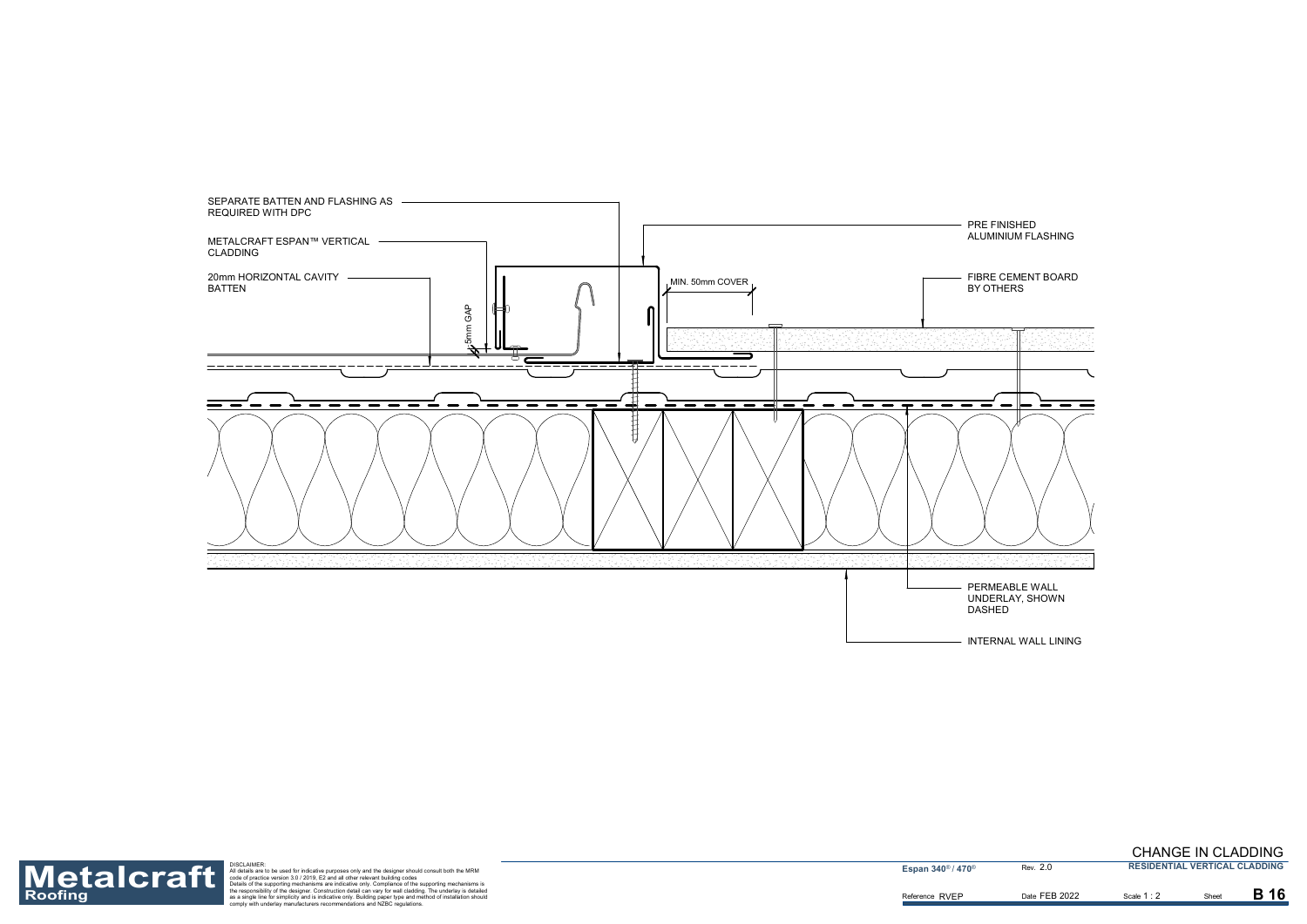![](_page_17_Figure_0.jpeg)

![](_page_17_Figure_5.jpeg)

Reference RVEP

![](_page_17_Picture_1.jpeg)

Roofing<br>Roofing as a single for simplic the separation detail are to be used for indicative purposes only and the designer should consult both the MRM<br>
Materials are to be used for indicative purposes only and the designer

**Espan 340<sup>®</sup> / 470<sup>®</sup>** 

2.0

Date FEB 2022 **B** Scale 1 : 2 **B** Sheet

Scale **1** : 2

**B** 17

#### CLADDING ABUTMENT **RESIDENTIAL VERTICAL CLADDING**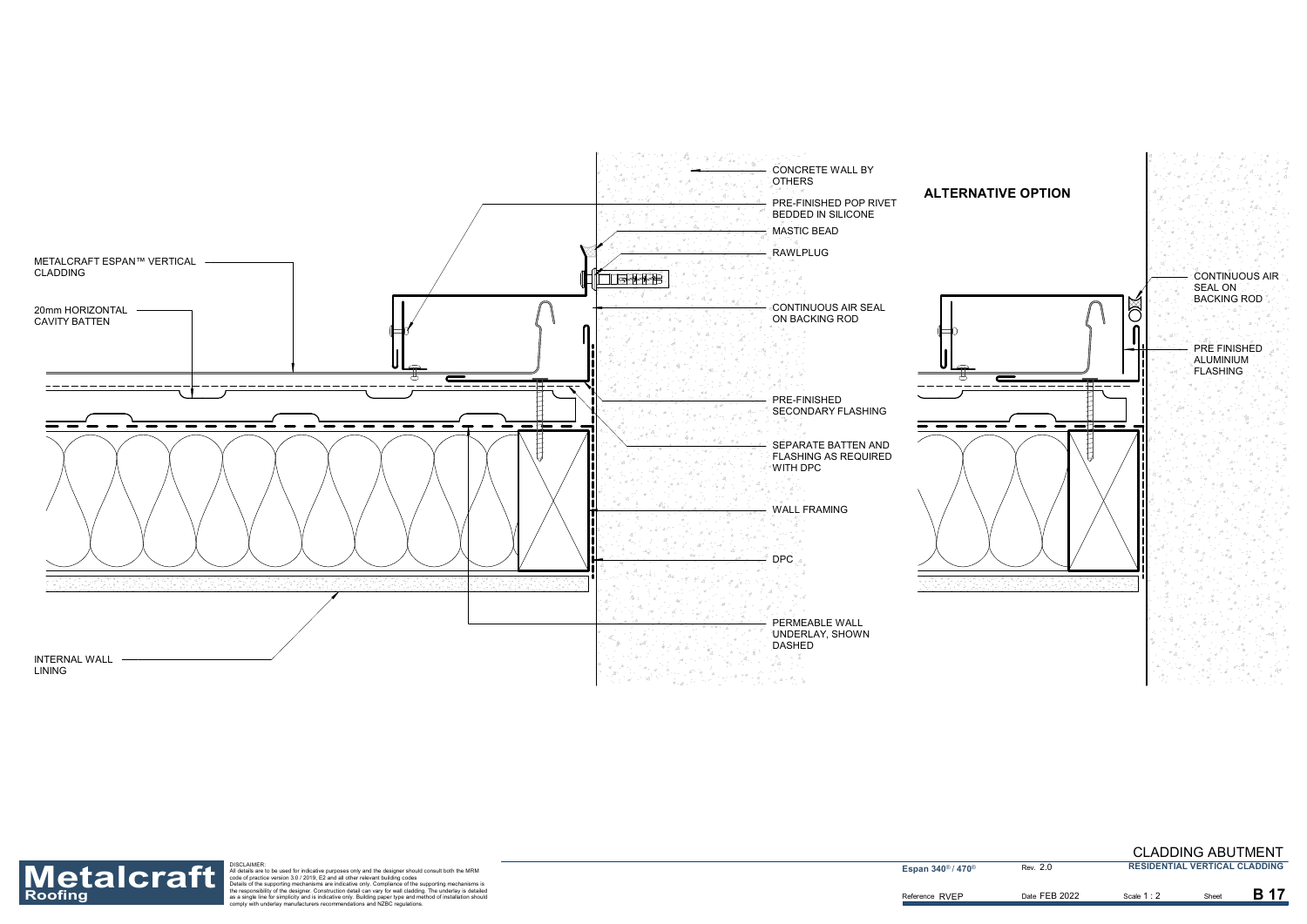![](_page_18_Figure_0.jpeg)

20mm HORIZONTAL CAVITY BATTEN

SEPERATE BATTEN AND CLADDING AS

Reference RVEP

![](_page_18_Picture_1.jpeg)

Roofing<br>Roofing as a single for simplic the separation detail are to be used for indicative purposes only and the designer should consult both the MRM<br>
Materials are to be used for indicative purposes only and the designer

**Espan 340<sup>®</sup> / 470<sup>®</sup>** 

2.0

Date FEB 2022 **B** Scale 1: 2 **B** Sheet

Scale **1** : 2

**B** 18

BOTTOM OF CLADDING (FLUSH) **RESIDENTIAL VERTICAL CLADDING**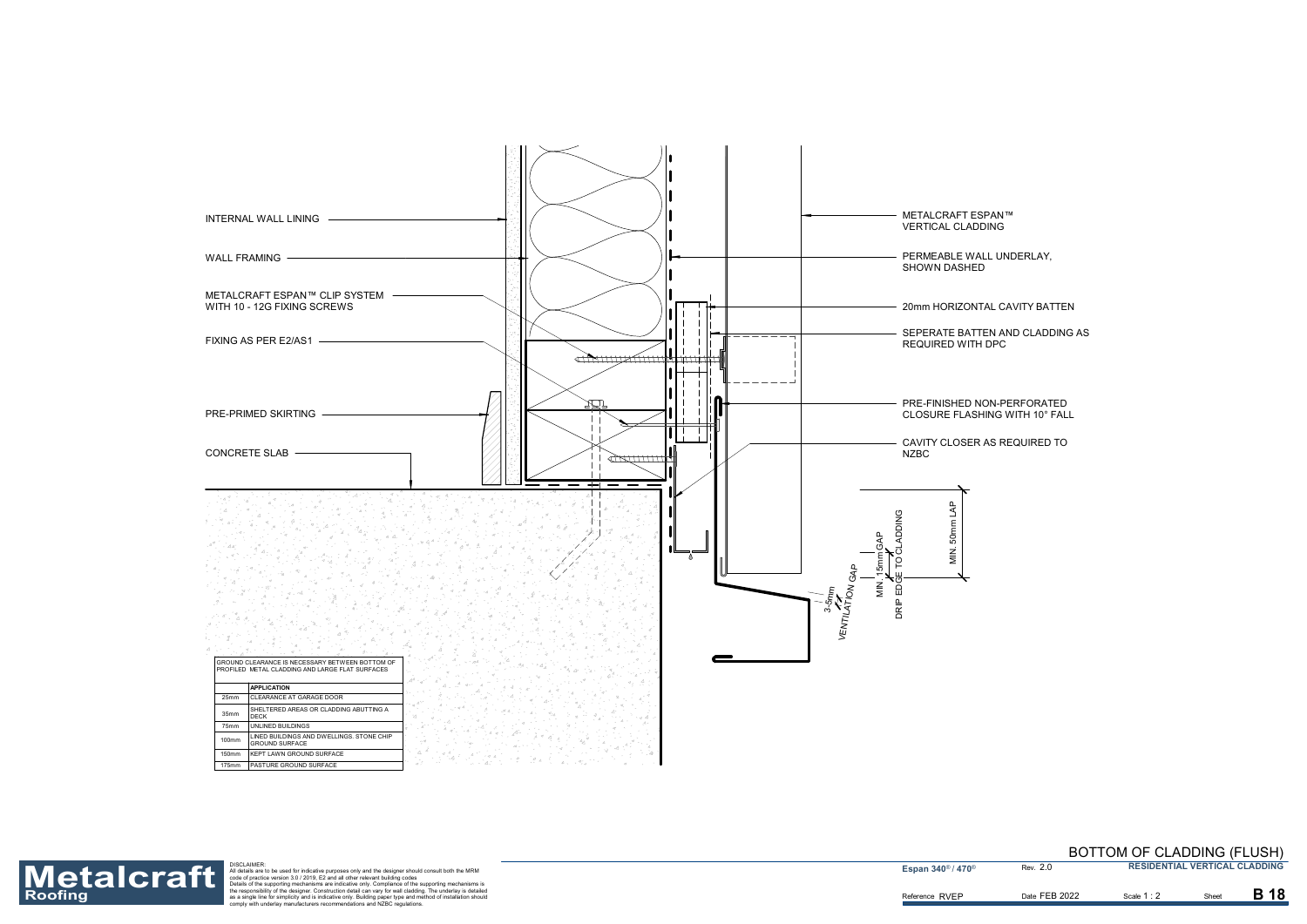# PERMEABLE WALL UNDERLAY OVER

METALCRAFT ESPAN™ VERTICAL

CAVITY CLOSER AS REQUIRED TO

20mm HORIZONTAL CAVITY BATTEN

SEPERATE BATTEN AND CLADDING AS

![](_page_19_Figure_0.jpeg)

Reference RVEP

![](_page_19_Picture_1.jpeg)

Roofing<br>Roofing as a single for simplic the separation detail are to be used for indicative purposes only and the designer should consult both the MRM<br>
Materials are to be used for indicative purposes only and the designer

**Espan 340<sup>®</sup> / 470<sup>®</sup>** 

2.0

Scale **1** : 2 Date FEB 2022 **B** Scale 1 : 2 **B** Sheet

B 19

#### BOTTOM OF CLADDING (RECESSED) **RESIDENTIAL VERTICAL CLADDING**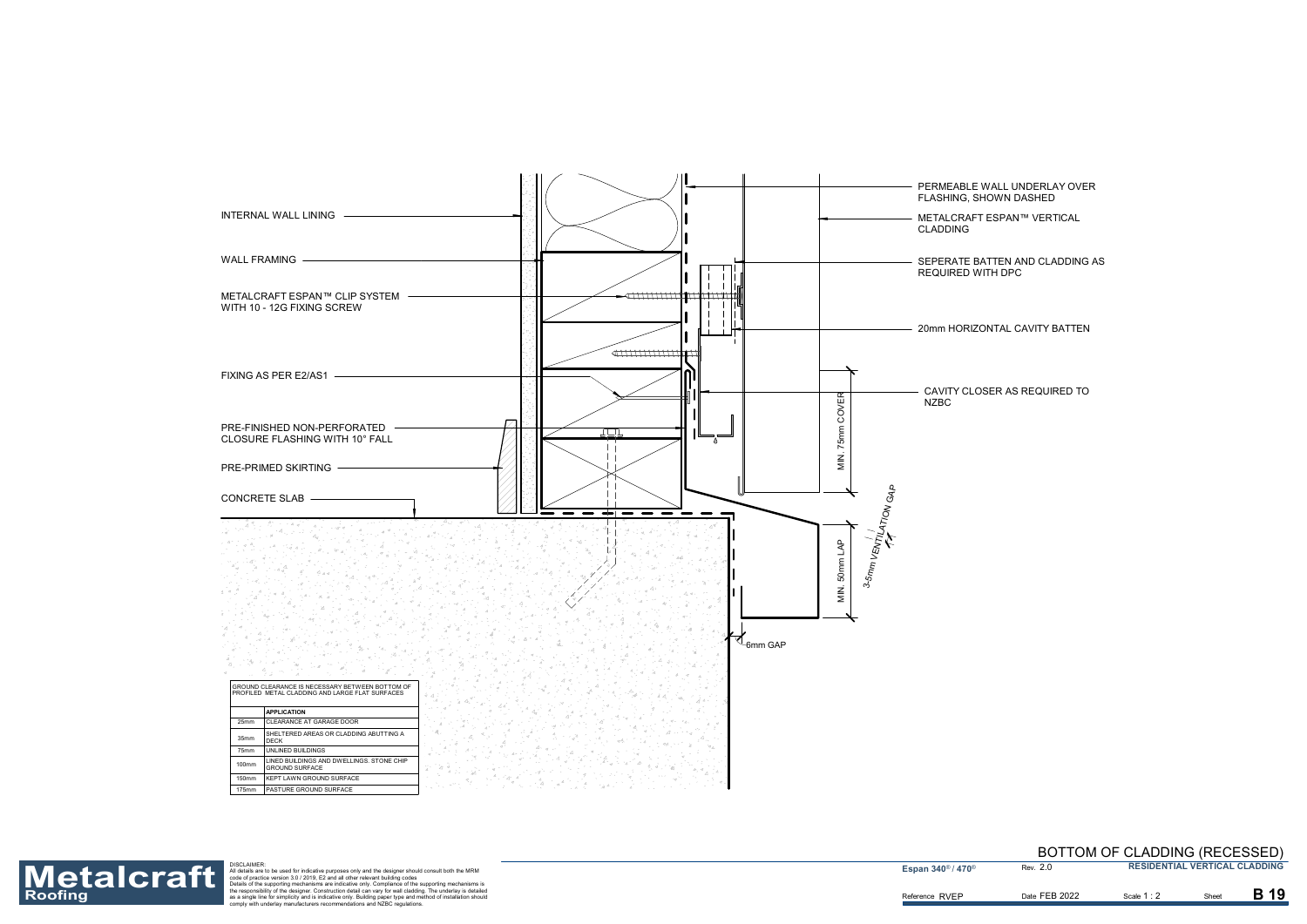![](_page_20_Picture_1.jpeg)

Roofing<br>Roofing as a single for simplicity and all other relevant building paper should consult both the MRM<br>entation of pactic exersion 3.0/2019, E2 and all other relevant building codes<br>the supporting mechanisms are indi

**Espan 340<sup>®</sup> / 470<sup>®</sup> Rev. 2.0** 

## 3D WINDOW FLASHINGS

**RESIDENTIAL VERTICAL CLADDING**

Date FEB 2022 Scale **B** Sheet

**B** 20

![](_page_20_Figure_0.jpeg)